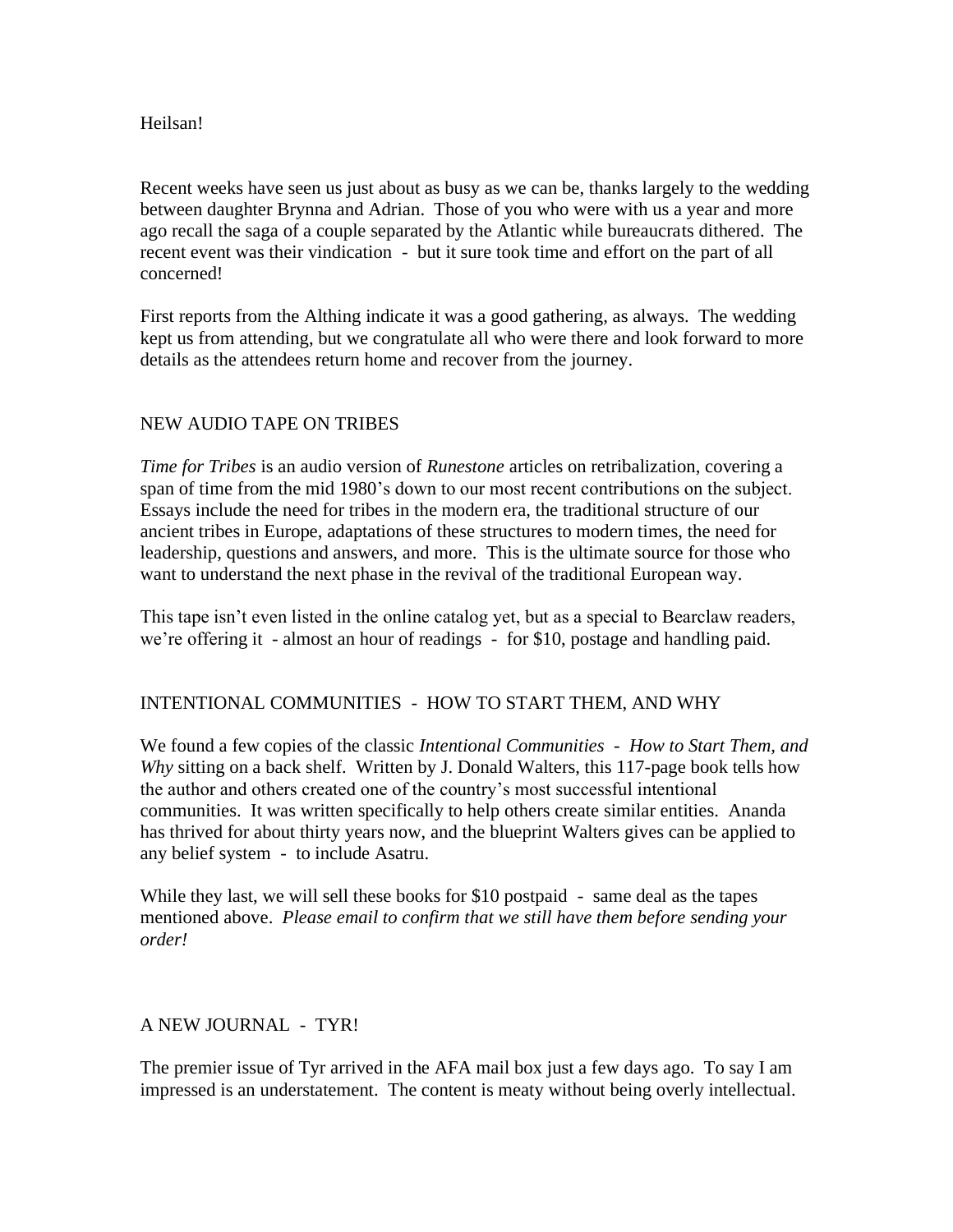Even more persuasive is the form - Tyr does not look like a magazine; it is more realistically a book. I urge readers of Bearclaw to support this endeavor.

Here are details, as provided in the news release announcing the first issue:

TYR: Myth--Culture--Tradition Volume 1, 2002. ISSN 1538-9413 ISBN 0-9720292-0 6" x 9", perfectbound, illustrated, 286 pages Cover price: \$16.00

Edited by Joshua Buckley, Collin Cleary and Michael Moynihan.

Published annually, TYR celebrates the traditional myths, culture, and social institutions of pre-Christian, pre-modern Europe. It includes in-depth, original articles, interviews, translations of essential works by radical traditionalist and anti-modern thinkers, as well as extensive reviews of books, films, music, and the arts.

>From the Preface:

What does it mean to be a radical traditionalist?

It means to reject the modern, materialist reign of "quantity over quality," the absence of any meaningful spiritual values, environmental devastation, the mechanization and over-specialization of urban life, and the imperialism of corporate mono-culture, with its vulgar "values" of progress and efficiency. It means to yearn for the small, homogeneous tribal societies that flourished before Christianity -- societies in which every aspect of life was integrated into a holistic system.

What we represent:

Resacralization of the world versus materialism; folk/traditional culture versus mass culture; natural social order versus an artificial hierarchy based on wealth; the tribal community versus the nation-state; stewardship of the earth versus the "maximization of resources"; a harmonious relationship between men and women versus the "war between the sexes"; handicrafts and artisanship versus industrial mass-production.

In the Premier Volume: